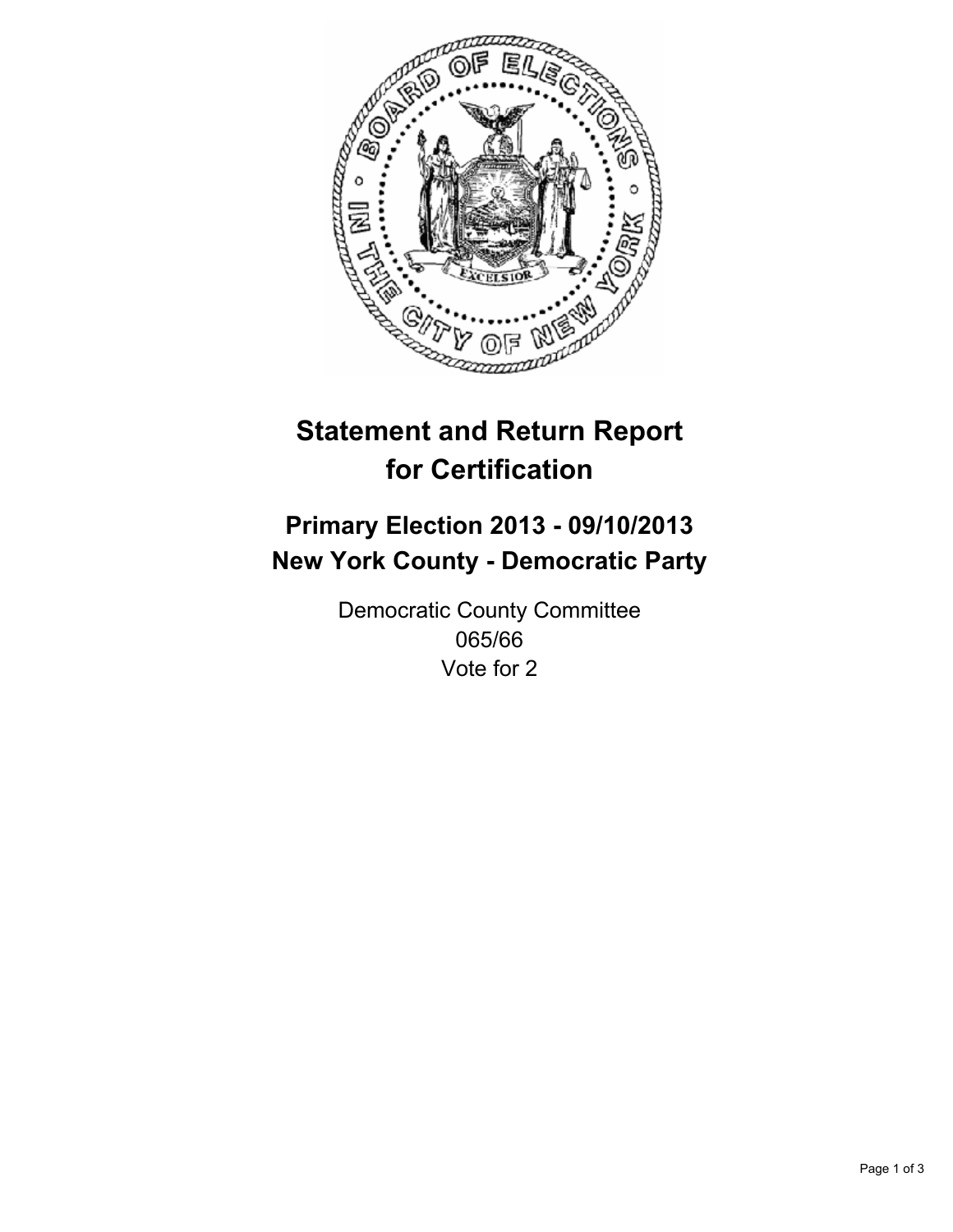

#### **Assembly District 66**

| <b>EMERGENCY</b>      | 0        |
|-----------------------|----------|
| ABSENTEE/MILITARY     | 9        |
| <b>FEDERAL</b>        | 0        |
| SPECIAL PRESIDENTIAL  | $\Omega$ |
| AFFIDAVIT             | 5        |
| EDWARD YUTKOWITZ      | 21       |
| PHILIP MOUQUINHO      | 9        |
| <b>JUDITH MAXWELL</b> | 20       |
| <b>Total Votes</b>    | 50       |